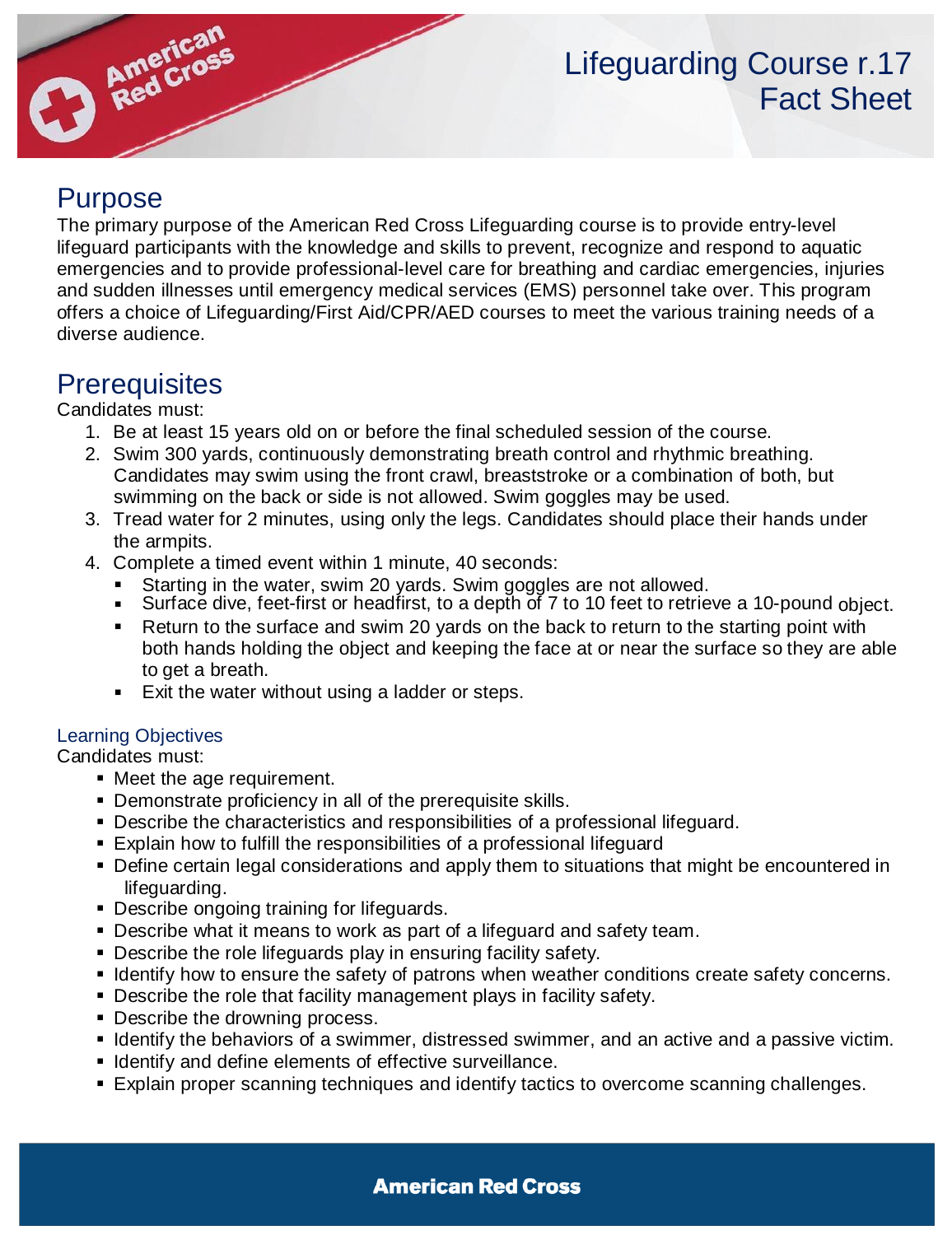## Learning Objectives *(continued)*

- Identify various types of zones of surveillance.
- Explain how communication with patrons plays a role in preventing
- Explain patron surveillance techniques for various activities.
- Explain patron surveillance techniques for facilities with special attractions.
- Explain and demonstrate lifeguard rotations.
- Demonstrate how to perform effective surveillance including scanning, victim recognition and lifeguard rotations.
- Explain various types of drills that test lifeguard zones, recognition and response.
- Explain patron surveillance techniques for organized groups.
- Explain the purpose and general procedures of an emergency action plan (EAP).
- Demonstrate how to safely and effectively assist a distressed swimmer, rescue an active and passive victim and rescue multiple victims.
- Demonstrate the ability to implement an EAP and perform a rescue.
- Demonstrate how to safely and effectively rescue a submerged victim in shallow or deep water.
- **•** Demonstrate how to safely and effectively perform feet-first and head-first surface dives.
- Demonstrate how to safely and effectively extricate an unresponsive victim from the water using a backboard.
- Describe what standard precautions to take to prevent disease transmission when providing care.
- Demonstrate how to put on gloves in a wet environment.
- Describe what standard precautions to take to prevent disease transmission when providing care.
- Demonstrate proper removal of disposable gloves.
- Describe the general procedures for injury or sudden illness on land.
- Identify items of concern when performing a scene size-up and forming an initial impression.
- Demonstrate how to perform a primary assessment for adults, children and infants and place a victim in a recovery position.
- Identify victim conditions that indicate the need to summon emergency medical services (EMS) personnel.
- Understand how to safely and effectively move a victim on land.
- Demonstrate how to use a resuscitation mask.
- Recognize and care for a breathing emergency.
- Demonstrate how to safely and effectively give ventilations.
- Demonstrate how to safely and effectively use a bag-valve-mask (BVM) resuscitation with two rescuers.
- Demonstrate how to safely and effectively care for an obstructed airway for a responsive and an unresponsive victim.
- Demonstrate the ability to work as a team to implement an EAP, perform a rescue and perform emergency care.
- **EXECT** Identify the five links in the Adult and Pediatric Cardiac Chain of Survival and identify the importance of each.
- Recognize the signs of a heart attack.
- Identify the steps for caring for a victim of a heart attack.
- **EXECUTE:** Identify signs and symptoms of cardiac arrest.
- **Demonstrate how to safely and effectively perform one-rescuer CPR and two-rescuer CPR.**
- Demonstrate how to use an automated external defibrillator (AED).
- Identify precautions for using an AED.
- Identify how to recognize and care for a victim of poisoning, heat-related illnesses and cold- related emergencies.
- Demonstrate the ability to work as a team to implement an EAP, perform a secondary assessment and provide first aid care.

#### **American Red Cross**